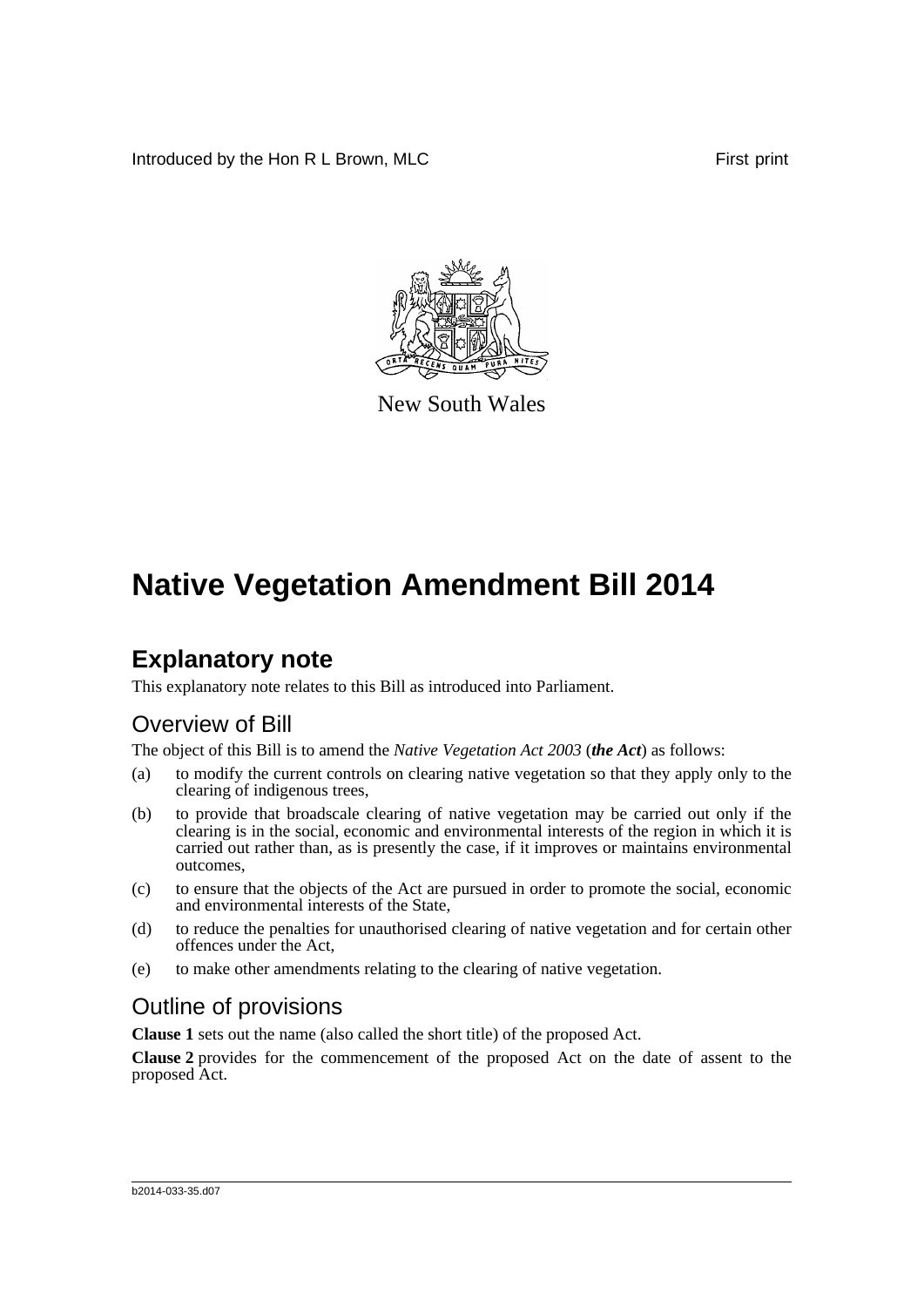## **Schedule 1 Amendment of Native Vegetation Act 2003 No 103**

#### **Changes to the objects of the Act**

**Schedule 1 [1]–[3]** modify the objects of the Act which will include the prevention of broadscale clearing unless it is in the social, economic and environmental interests of the region in which it is carried out. At present, the relevant object is to prevent broadscale clearing unless it improves or maintains environmental outcomes. The objects will also include involving landholders in improving the condition of existing native vegetation of high conservation value. The amendments also provide that the objects of the Act are to be pursued in order to promote the social, economic and environmental interests of the State.

#### **Native vegetation to which the Act applies**

**Schedule 1 [6]** defines *native vegetation* as any indigenous tree (that is, a tree of a species that existed in the State before European settlement). As a result of this amendment, the controls on clearing native vegetation under the Act will no longer apply to indigenous understorey plants or groundcover.

**Schedule 1 [5]** defines *tree* as a large perennial woody plant that usually has one main trunk, a number of branches and a crown of foliage.

**Schedule 1 [4] and [16]** omit a definition of *groundcover* and a provision that permits the clearing of certain groundcover in certain circumstances. The definition and provision will be redundant as a result of groundcover no longer being within the scope of the Act.

#### **Changes to the control of broadscale clearing**

At present, *broadscale clearing* means the clearing of any native vegetation or protected regrowth. **Schedule 1 [7]** provides instead that broadscale clearing will mean the non-selective clearing of large areas of remnant native vegetation. The clearing of single trees on a selective basis is not broadscale clearing. **Schedule 1 [4] and [9]** omit the definition of *protected regrowth* which will be redundant as a result of the new definition of broadscale clearing. **Schedule 1 [15]** is a consequential amendment.

The term *remnant native vegetation* does not at present include native vegetation that has regrown (*regrowth*) since certain specified dates. **Schedule 1 [8]** sets a date (1 January 1983) for the whole of the State for the purposes of the definition of *regrowth*.

**Schedule 1 [13]** changes the test for granting development consent for broadscale clearing. As a result of the amendment, development consent for broadscale clearing is not to be granted by the Minister unless the clearing is in the social, economic and environmental interests of the region in which it is carried out. At present, development consent is not to be granted unless the clearing concerned will improve or maintain environmental outcomes.

**Schedule 1 [14]** omits a regulation-making power concerning the circumstances in which broadscale clearing is to be regarded as improving or maintaining environmental outcomes. The provision will be redundant as a result of the changed test.

**Schedule 1 [19]** provides that the Minister is not to approve a property vegetation plan that proposes broadscale clearing of native vegetation unless the clearing concerned is in the social, economic and environmental interests of the region in which it is carried out. At present the test is that the clearing concerned must improve or maintain environmental outcomes.

**Schedule 1 [20]** omits a regulation-making power concerning the circumstances in which broadscale clearing is to be regarded as improving or maintaining environmental outcomes for the purposes of a property vegetation plan.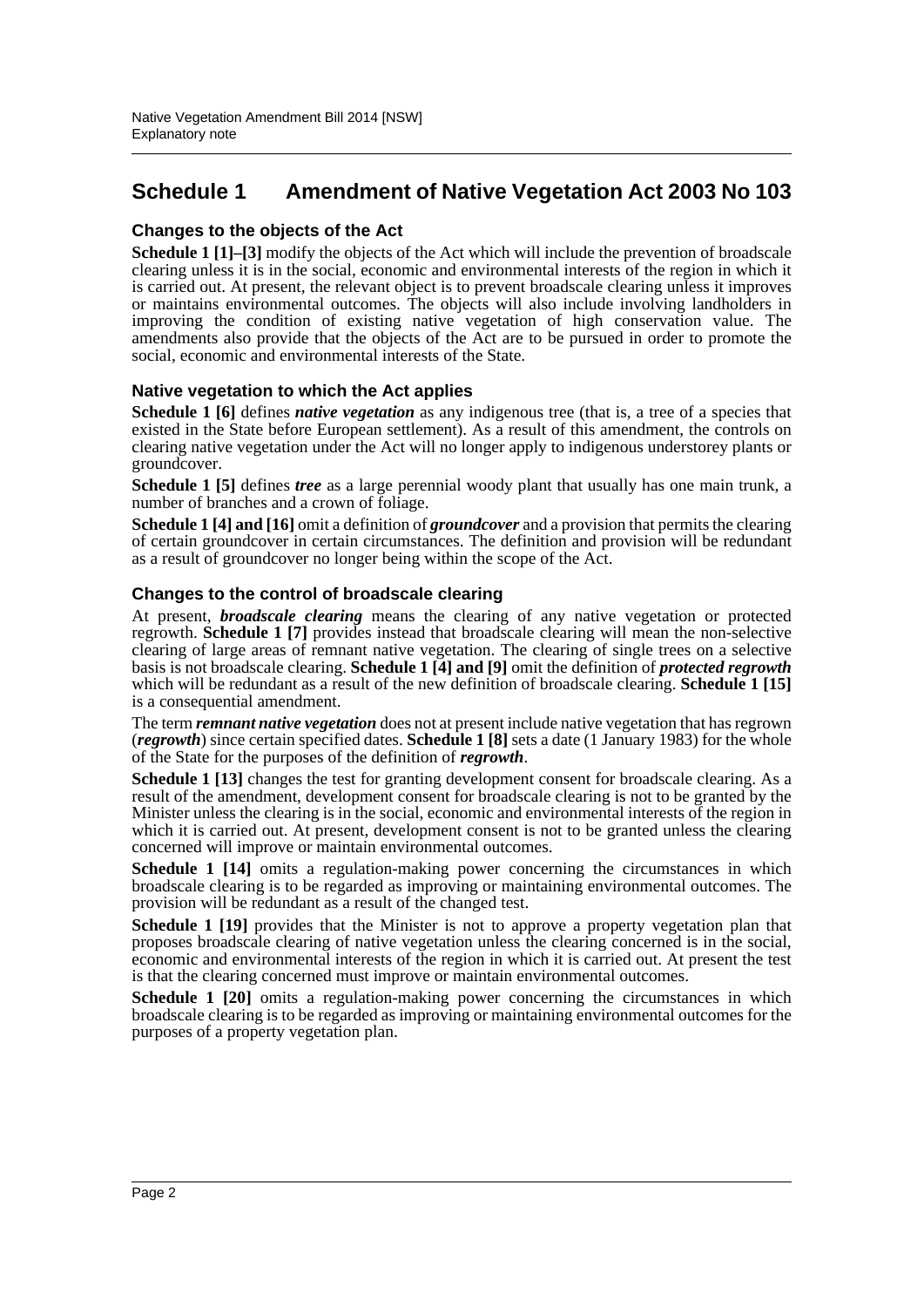#### **Extension of routine agricultural management activities and other activities that are excluded from prohibition on clearing**

**Schedule 1 [10]** provides that the term *routine agricultural management activities* includes any activity reasonably considered necessary to remove or reduce the risk of serious personal injury or damage to property. At present the risk must be imminent for the activity to constitute a routine agricultural management activity and therefore be exempt from the prohibition on clearing native vegetation.

**Schedule 1 [11]** includes within that definition the undertaking of such drought preparation or recovery measures as are reasonably necessary and any activity necessary to control non-indigenous species of vegetation. These activities will be excluded from the prohibition on clearing native vegetation.

**Schedule 1 [17]** provides that any clearing that is reasonably necessary to be carried out for the purposes of complying with the requirements of the *Work Health and Safety Act 2011* will be excluded from the prohibition on clearing native vegetation.

#### **Reductions in penalties and changes to proceedings for offences**

**Schedule 1 [12]** reduces the maximum penalty for carrying out or authorising the clearing of native vegetation otherwise than in accordance with a development consent or a property vegetation plan to 1,000 penalty units (\$110,000). At present a person guilty of the offence is liable to the maximum penalty provided under section 126 of the *Environmental Planning and Assessment Act 1979* which is 10,000 penalty units (\$1,100,000), with a further daily penalty not exceeding  $1,000$  penalty units  $(\$110,000)$ .

**Schedule 1 [21]** reduces the maximum penalty for the offences of obstructing an authorised officer in the exercise of the officer's investigative functions, failing or refusing to comply with a requirement made by an authorised officer in the exercise of the officer's functions, failing to comply with a notice requiring the person to provide information or produce a document and giving false or misleading information. The maximum penalty is reduced from 100 penalty units (currently  $$11,000$ ) to 10 penalty units  $$1,100$ ).

**Schedule 1 [22]** omits a provision that prevents a person from exercising the right not to provide information in the event that it may tend to incriminate the person.

**Schedule 1 [23] and [24]** reduce the maximum penalty for failing to comply with a "stop work" order or a direction to carry out remedial work from (in the case of a corporation) 2,000 penalty units and 200 penalty units for each day the offence continues to 200 penalty units and 20 penalty units for each day the offence continues. The maximum penalty for an individual is reduced from 1,000 penalty units and 100 penalty units for each day the offence continues to 100 penalty units and 10 penalty units, respectively.

**Schedule 1 [25]** omits provisions that enable proceedings for an offence under the Act or the regulations to be commenced within 2 years after the date on which evidence of the alleged offence first came to the attention of an authorised officer. Proceedings for an offence can only be commenced within, but not later than, 2 years after the date on which the offence is alleged to have been committed.

#### **Other amendments**

**Schedule 1 [18]** provides that a property vegetation plan may include proposals relating to the thinning of native vegetation in the central area of the State that has regrown at any time since 1 January 1983. At present any such proposal may relate only to the thinning of native vegetation that has regrown between 1 January 1983 and 1 January 1990.

**Schedule 1 [26]** provides for the making of savings and transitional regulations consequent on the enactment of the proposed Act.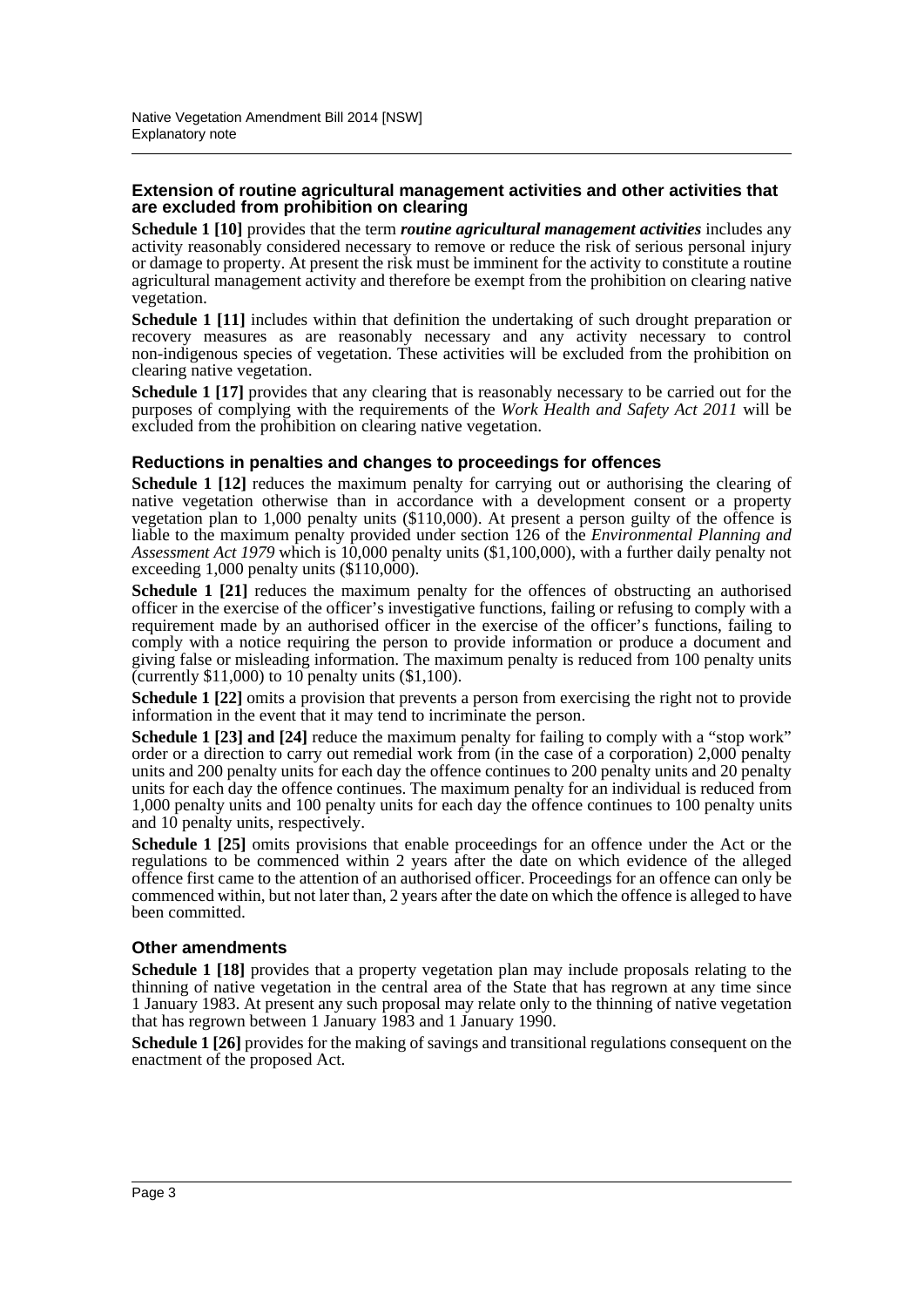Introduced by the Hon R L Brown, MLC First print

Page



New South Wales

# **Native Vegetation Amendment Bill 2014**

## **Contents**

|            |                                                | <b>Page</b> |
|------------|------------------------------------------------|-------------|
|            |                                                |             |
|            | Name of Act                                    |             |
|            | 2 Commencement                                 |             |
| Schedule 1 | Amendment of Native Vegetation Act 2003 No 103 |             |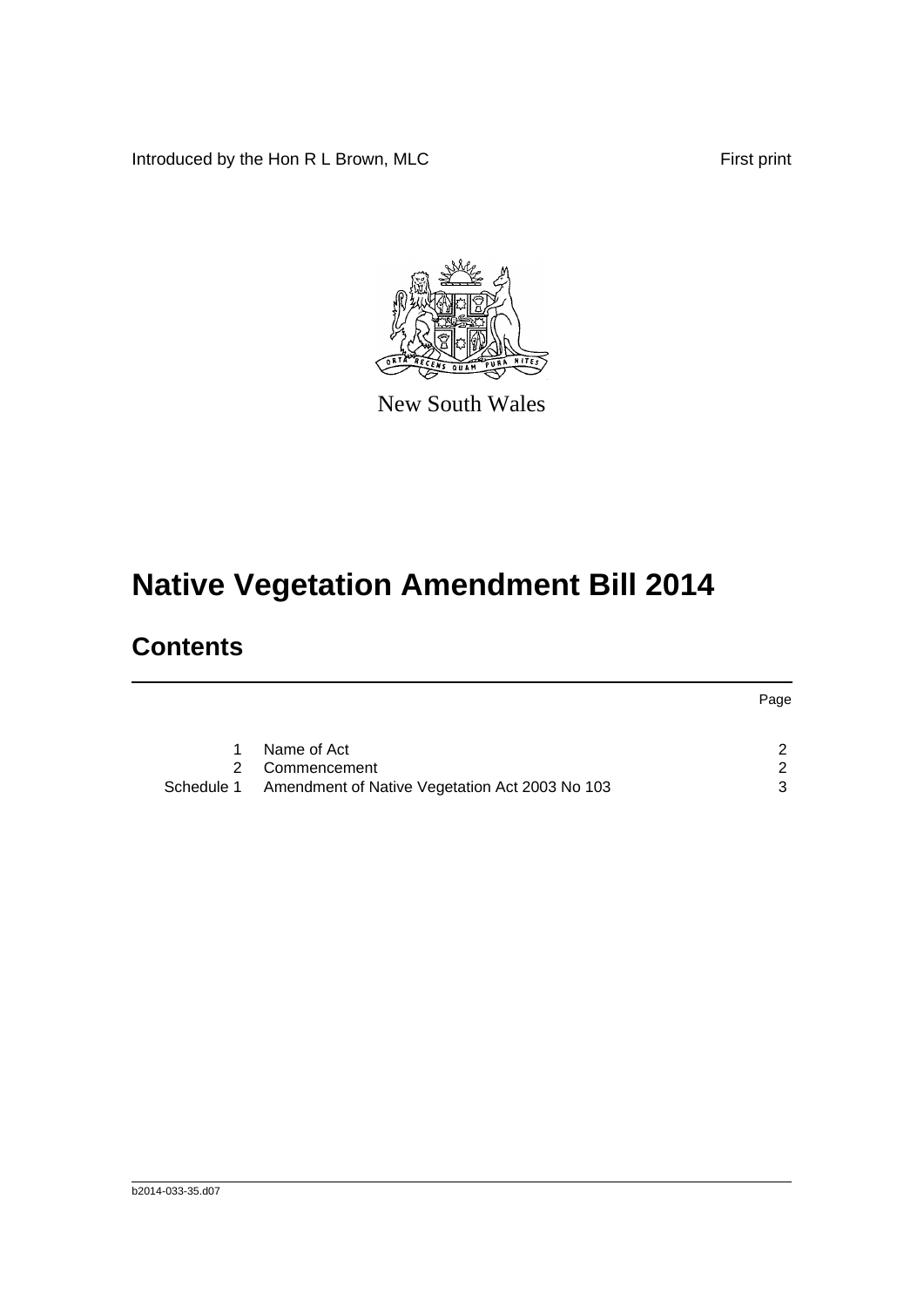

New South Wales

# **Native Vegetation Amendment Bill 2014**

No , 2014

#### **A Bill for**

An Act to amend the *Native Vegetation Act 2003* to make further provision with respect to the clearing of native vegetation.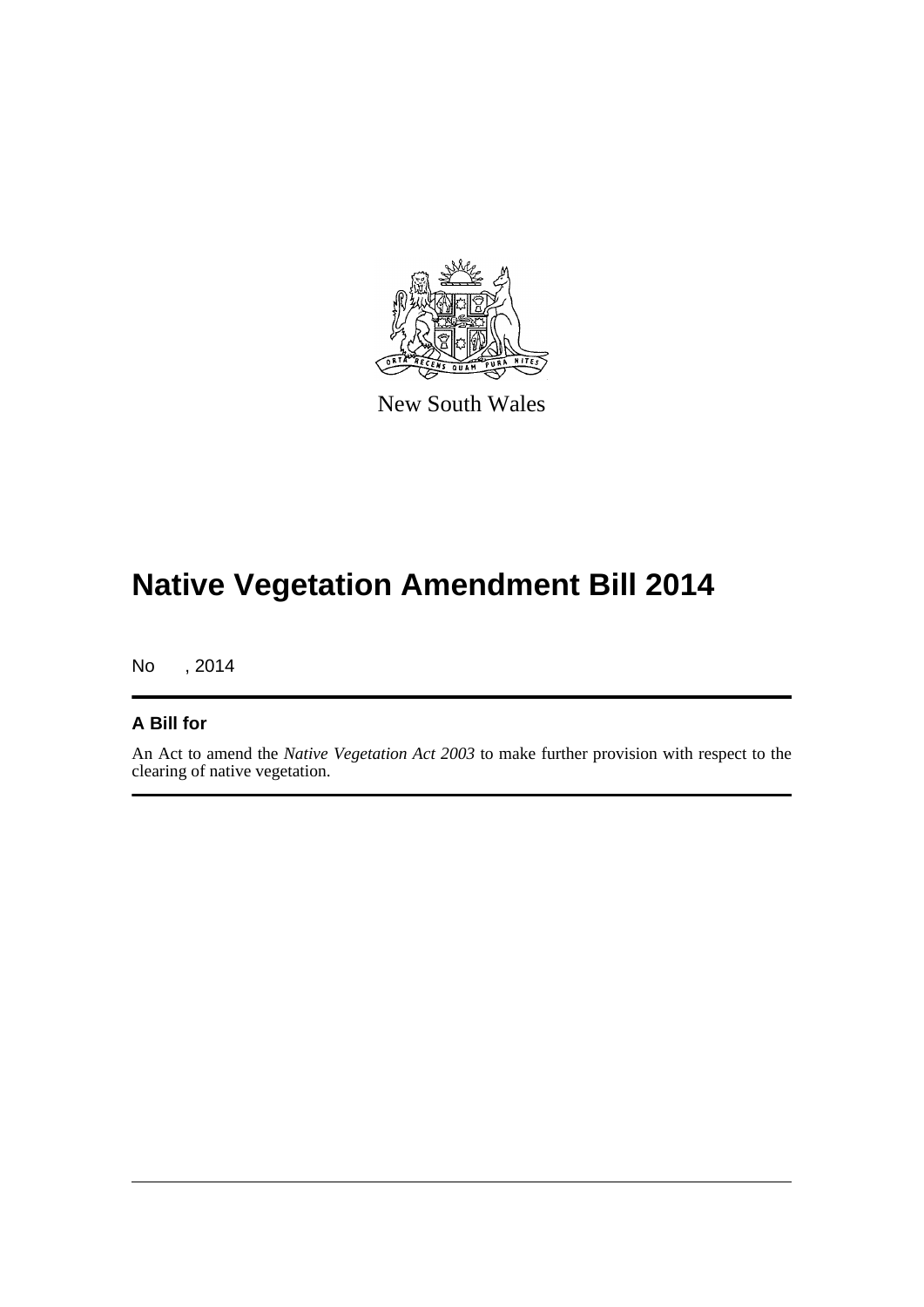<span id="page-5-1"></span><span id="page-5-0"></span>

| The Legislature of New South Wales enacts:                    |               |
|---------------------------------------------------------------|---------------|
| Name of Act                                                   | $\mathcal{P}$ |
| This Act is the <i>Native Vegetation Amendment Act 2014</i> . | 3             |
| Commencement                                                  | 4             |
| This Act commences on the date of assent to this Act.         | 5             |
|                                                               |               |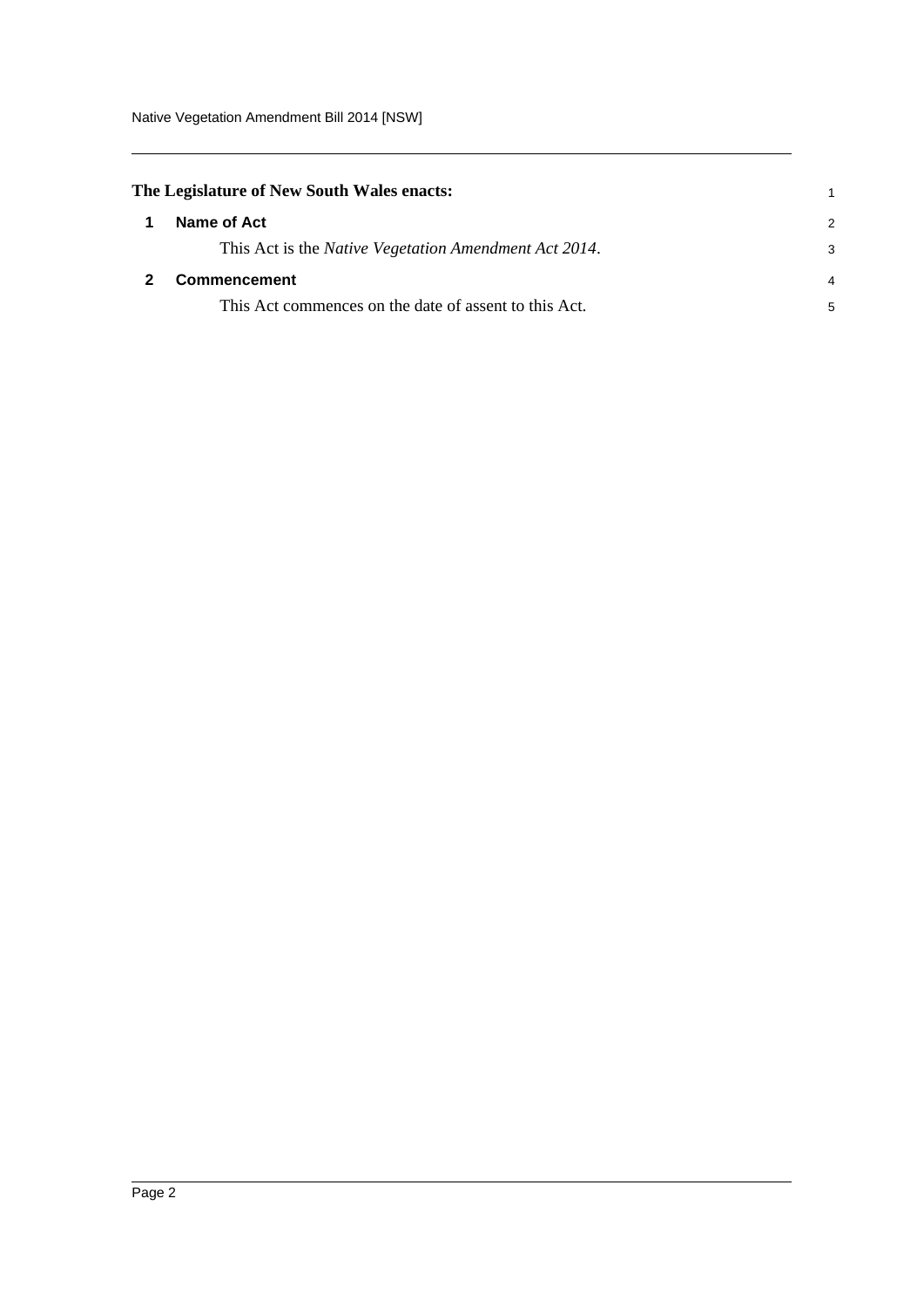<span id="page-6-0"></span>

|       | <b>Schedule 1</b>               |     | <b>Amendment of Native Vegetation Act 2003 No 103</b>                                                                                                                                                                                    | $\mathbf{1}$        |
|-------|---------------------------------|-----|------------------------------------------------------------------------------------------------------------------------------------------------------------------------------------------------------------------------------------------|---------------------|
| $[1]$ | <b>Section 3 Objects of Act</b> |     |                                                                                                                                                                                                                                          | $\overline{2}$      |
|       |                                 |     | Omit "improves or maintains environmental outcomes" from section 3 (b).                                                                                                                                                                  | 3                   |
|       | it is carried out".             |     | Insert instead "is in the social, economic and environmental interests of the region in which                                                                                                                                            | $\overline{4}$<br>5 |
| $[2]$ | Section 3 (d) and (e)           |     |                                                                                                                                                                                                                                          |                     |
|       |                                 |     | Omit the paragraphs. Insert instead:                                                                                                                                                                                                     | $\overline{7}$      |
|       |                                 | (d) | to involve landholders in improving the condition of existing native<br>vegetation of high conservation value, and                                                                                                                       | 8<br>9              |
|       |                                 | (e) | to encourage the revegetation and rehabilitation of land,                                                                                                                                                                                | 10                  |
| $[3]$ | <b>Section 3</b>                |     |                                                                                                                                                                                                                                          | 11                  |
|       |                                 |     | Omit "in accordance with the principles of ecologically sustainable development".                                                                                                                                                        | 12                  |
|       | State".                         |     | Insert instead "in order to promote the social, economic and environmental interests of the                                                                                                                                              | 13<br>14            |
| [4]   | <b>Section 4 Definitions</b>    |     |                                                                                                                                                                                                                                          | 15                  |
|       |                                 |     | Omit the definitions of <i>groundcover</i> and <i>protected regrowth</i> from section 4 (1).                                                                                                                                             | 16                  |
| [5]   | Section 4 (1)                   |     |                                                                                                                                                                                                                                          | 17                  |
|       | Insert in alphabetical order:   |     |                                                                                                                                                                                                                                          | 18                  |
|       |                                 |     | <i>tree</i> means a large perennial woody plant that usually has one main trunk, a<br>number of branches and a crown of foliage.                                                                                                         | 19<br>20            |
| [6]   | <b>Section 6</b>                |     |                                                                                                                                                                                                                                          | 21                  |
|       |                                 |     | Omit the section. Insert instead:                                                                                                                                                                                                        | 22                  |
|       | 6                               |     | <b>Meaning of native vegetation</b>                                                                                                                                                                                                      | 23                  |
|       | (1)                             |     | For the purposes of this Act, <i>native vegetation</i> means any indigenous tree.                                                                                                                                                        | 24                  |
|       | (2)                             |     | A tree is <i>indigenous</i> if it is of a species that existed in the State before<br>European settlement.                                                                                                                               | 25<br>26            |
| [7]   | <b>Section 8</b>                |     |                                                                                                                                                                                                                                          | 27                  |
|       |                                 |     | Omit the section. Insert instead:                                                                                                                                                                                                        | 28                  |
|       | 8                               |     | <b>Meaning of broadscale clearing</b>                                                                                                                                                                                                    | 29                  |
|       |                                 |     | For the purposes of this Act, <b>broadscale clearing</b> of native vegetation means<br>the non-selective clearing of large areas of remnant native vegetation. It does<br>not include the clearing of single trees on a selective basis. | 30<br>31<br>32      |
| [8]   |                                 |     | Section 9 Meanings of remnant native vegetation and regrowth                                                                                                                                                                             | 33                  |
|       |                                 |     | Omit section 9 (2) (a). Insert instead:                                                                                                                                                                                                  | 34                  |
|       |                                 | (a) | 1 January 1983,                                                                                                                                                                                                                          | 35                  |
| [9]   |                                 |     | Section 10 Meaning of protected regrowth                                                                                                                                                                                                 | 36                  |
|       | Omit the section.               |     |                                                                                                                                                                                                                                          | 37                  |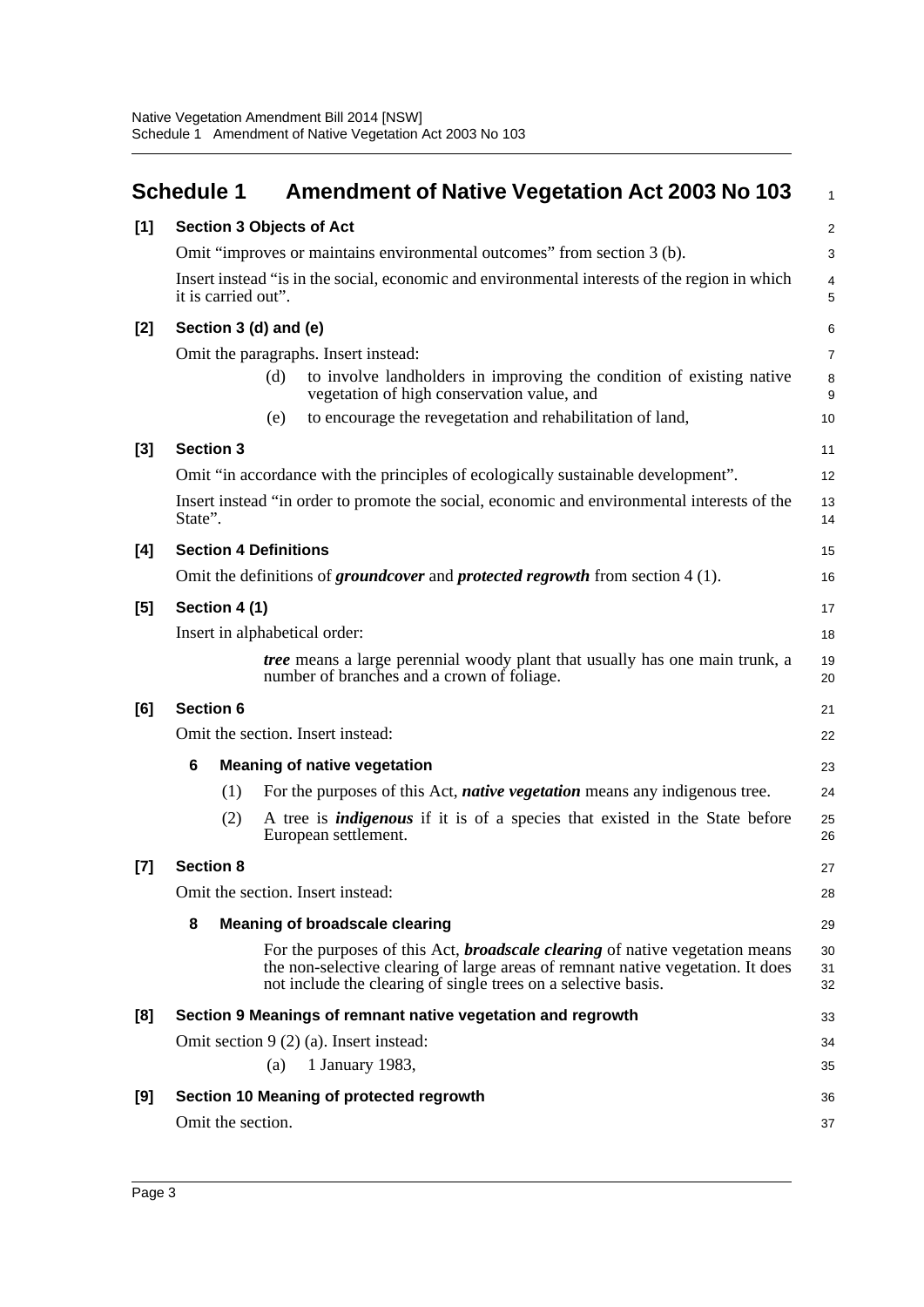| $[10]$ |                                                      |     | Section 11 Meaning of routine agricultural management activities                                                                                                                                            | $\mathbf{1}$   |
|--------|------------------------------------------------------|-----|-------------------------------------------------------------------------------------------------------------------------------------------------------------------------------------------------------------|----------------|
|        |                                                      |     | Omit "an imminent risk" from section 11 (1) (i). Insert instead "the risk".                                                                                                                                 | $\overline{2}$ |
| $[11]$ | Section 11 (1) (j) and (k)                           |     |                                                                                                                                                                                                             | 3              |
|        | Insert after section 11 $(1)(i)$ :                   |     |                                                                                                                                                                                                             | 4              |
|        |                                                      | (i) | undertaking such drought preparation or recovery measures as are<br>reasonably necessary,                                                                                                                   | 5<br>6         |
|        |                                                      | (k) | any activity necessary to control non-indigenous species of vegetation.                                                                                                                                     | $\overline{7}$ |
| $[12]$ |                                                      |     | <b>Section 12 Clearing approval required</b>                                                                                                                                                                | 8              |
|        |                                                      |     | Omit section 12 (2). Insert instead:                                                                                                                                                                        | 9              |
|        | (2)                                                  |     | A person who carries out or authorises the carrying out of clearing in<br>contravention of this section is guilty of an offence.                                                                            | 10<br>11       |
|        |                                                      |     | Maximum penalty: 1,000 penalty units.                                                                                                                                                                       | 12             |
| $[13]$ |                                                      |     | Section 14 Granting of development consent                                                                                                                                                                  | 13             |
|        |                                                      |     | Omit section 14 (3). Insert instead:                                                                                                                                                                        | 14             |
|        | (3)                                                  |     | Development consent for broadscale clearing is not to be granted by the<br>Minister unless the clearing is in the social, economic and environmental<br>interests of the region in which it is carried out. | 15<br>16<br>17 |
| $[14]$ | <b>Section 15 Regulations</b>                        |     |                                                                                                                                                                                                             | 18             |
|        | Omit section 15 $(1)(c)$ .                           |     |                                                                                                                                                                                                             | 19             |
| $[15]$ |                                                      |     | Section 19 Clearing of regrowth permitted                                                                                                                                                                   | 20             |
|        |                                                      |     | Omit ", but not protected regrowth," from section 19 (1).                                                                                                                                                   | 21             |
| $[16]$ | Section 20 Clearing of certain groundcover permitted |     | 22                                                                                                                                                                                                          |                |
|        | Omit the section.                                    |     |                                                                                                                                                                                                             | 23             |
| $[17]$ |                                                      |     | <b>Section 25 Legislative exclusions</b>                                                                                                                                                                    | 24             |
|        | Insert after section $25$ (t):                       |     |                                                                                                                                                                                                             | 25             |
|        |                                                      | (u) | any clearing that is reasonably necessary to be carried out for the<br>purposes of complying with the requirements of the Work Health and<br>Safety Act 2011.                                               | 26<br>27<br>28 |
| $[18]$ |                                                      |     | <b>Section 28 Content of plans</b>                                                                                                                                                                          | 29             |
|        |                                                      |     | Omit "between 1 January 1983 and 1 January 1990" from section 28 (c).                                                                                                                                       | 30             |
|        | Insert instead "since 1 January 1983".               |     |                                                                                                                                                                                                             | 31             |
| $[19]$ |                                                      |     | Section 29 Plans proposing broadscale clearing                                                                                                                                                              | 32             |
|        |                                                      |     | Omit section 29 (2). Insert instead:                                                                                                                                                                        | 33             |
|        | (2)                                                  |     | The Minister is not to approve such a plan unless the clearing concerned is in<br>the social, economic and environmental interests of the region in which it is<br>carried out.                             | 34<br>35<br>36 |
| $[20]$ | <b>Section 32 Regulations</b>                        |     |                                                                                                                                                                                                             | 37             |
|        | Omit section 32 (b).                                 |     |                                                                                                                                                                                                             | 38             |
|        |                                                      |     |                                                                                                                                                                                                             |                |